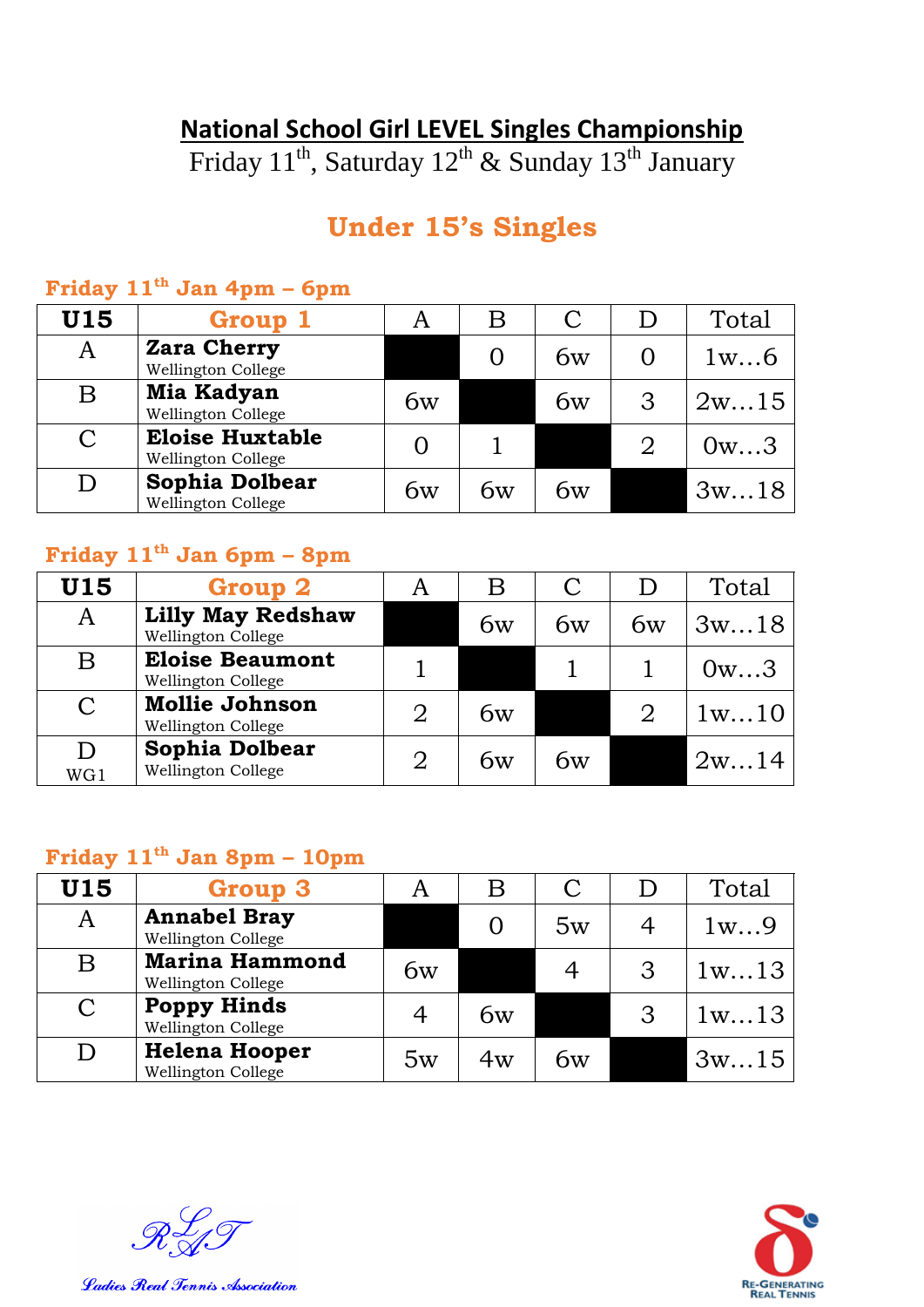#### **Saturday 12th Jan 9am – 11am**

| U15                  | Group 4                                                | A | B  |    |           | Total |
|----------------------|--------------------------------------------------------|---|----|----|-----------|-------|
| A                    | <b>Honor Hue Williams</b><br><b>Wellington College</b> |   | 5w | 5w | 5w        | 3w15  |
| B<br>WG <sub>2</sub> | <b>Lilly May Redshaw</b><br>Wellington College         |   |    | 5w | 5w        | 2w11  |
| C                    | <b>Evie Tambling</b><br>St. Albans                     |   | З  |    | $4\rm{w}$ | 1w9   |
|                      | <b>Katy Walker</b><br>Oaklands RC School               |   |    | հ  |           | ()w9  |

#### **Saturday 12th Jan 11am – 1pm**

| U15                       | Group 5                                             | A | Β  |    |    | Total |
|---------------------------|-----------------------------------------------------|---|----|----|----|-------|
| A                         | <b>Lucy Bryer</b><br>Wellington College             |   | 6w | 6w | 4w | 3w16  |
| $\boldsymbol{\mathrm{B}}$ | <b>Ottilie Perkins</b><br><b>Wellington College</b> |   |    | 4w |    | 1w6   |
| $\mathcal C$              | <b>Eloise Flynn</b><br>Hayling College              |   |    |    | 2  | 0w4   |
| D<br>WG3                  | <b>Helena Hooper</b><br><b>Wellington College</b>   | 3 | 6w | 5w |    | 2w14  |

#### **U15's Singles**



 $\mathscr{R}$ 



Ladies Real Tennis Association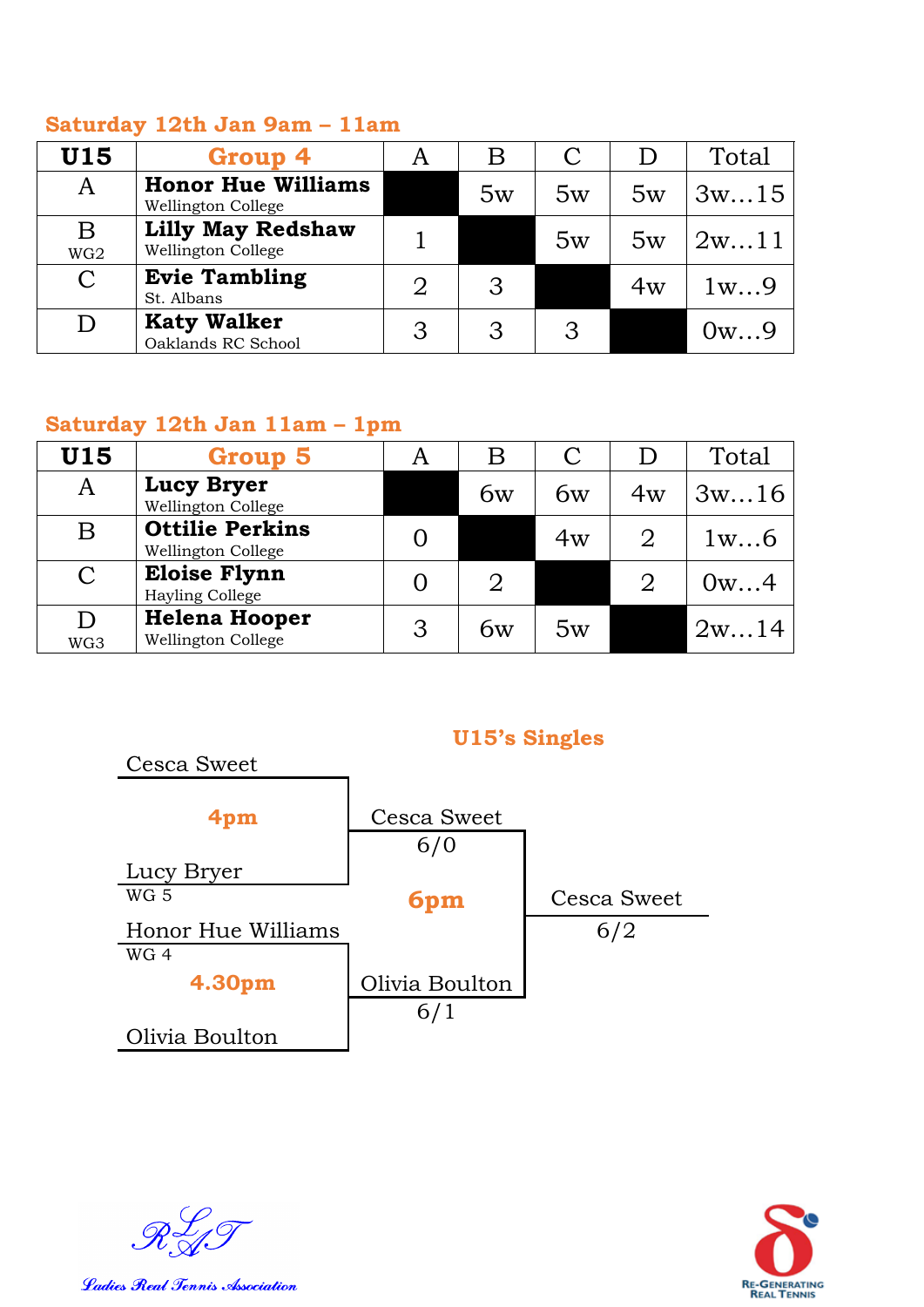### **Under 15's Doubles**

### **Saturday 12th Jan 1pm – 2pm**

| U15       | Group 1                                  |    |    | Total |
|-----------|------------------------------------------|----|----|-------|
| A         | Lucy Bryer & Marina<br>Hammond           | 6w | 5w | 2w11  |
| B         | Poppy Hinds &<br><b>Eloise Huxtable</b>  |    | 6w | 1w6   |
| $\subset$ | Posie Bateman &<br><b>Sophia Dolbear</b> |    |    | 0w6   |

## **Saturday 12th Jan 2pm – 3pm**

| U15    | <b>Group 2</b>                                        |              |    | Total |
|--------|-------------------------------------------------------|--------------|----|-------|
|        | <b>Cesca Sweet &amp;</b><br><b>Honor Hue Williams</b> | 6w           | 5w | 2w11  |
| B      | Eloise Flynn &<br><b>Evie Tambling</b>                |              | 4w | 1w5   |
| $\cap$ | <b>Helena Hooper &amp;</b><br><b>Mollie Johnson</b>   | $\mathbf{z}$ |    | 0w5   |

## **Saturday 12th Jan 3pm – 4pm**

| U15 | <b>Group 3</b>                                          |               |    |    | Total |
|-----|---------------------------------------------------------|---------------|----|----|-------|
| A   | <b>Ottilie Perkins &amp;</b><br><b>Lily May Redshaw</b> |               | 6w | 5w | 2w11  |
| B   | <b>Eloise Beaumont &amp;</b><br><b>Annabel Bray</b>     | $\mathcal{D}$ |    |    | 0w2   |
| C   | Katie Walker &<br><b>Olivia Boulton</b>                 | $\mathcal{R}$ | 5w |    | 1w8   |

**RE-GENERATING**<br>**REAL TENNIS** 

**U15's Doubles**

**Lucy Bryer &** 

 $\mathscr{R}_{\propto}^{\mathcal{L}}$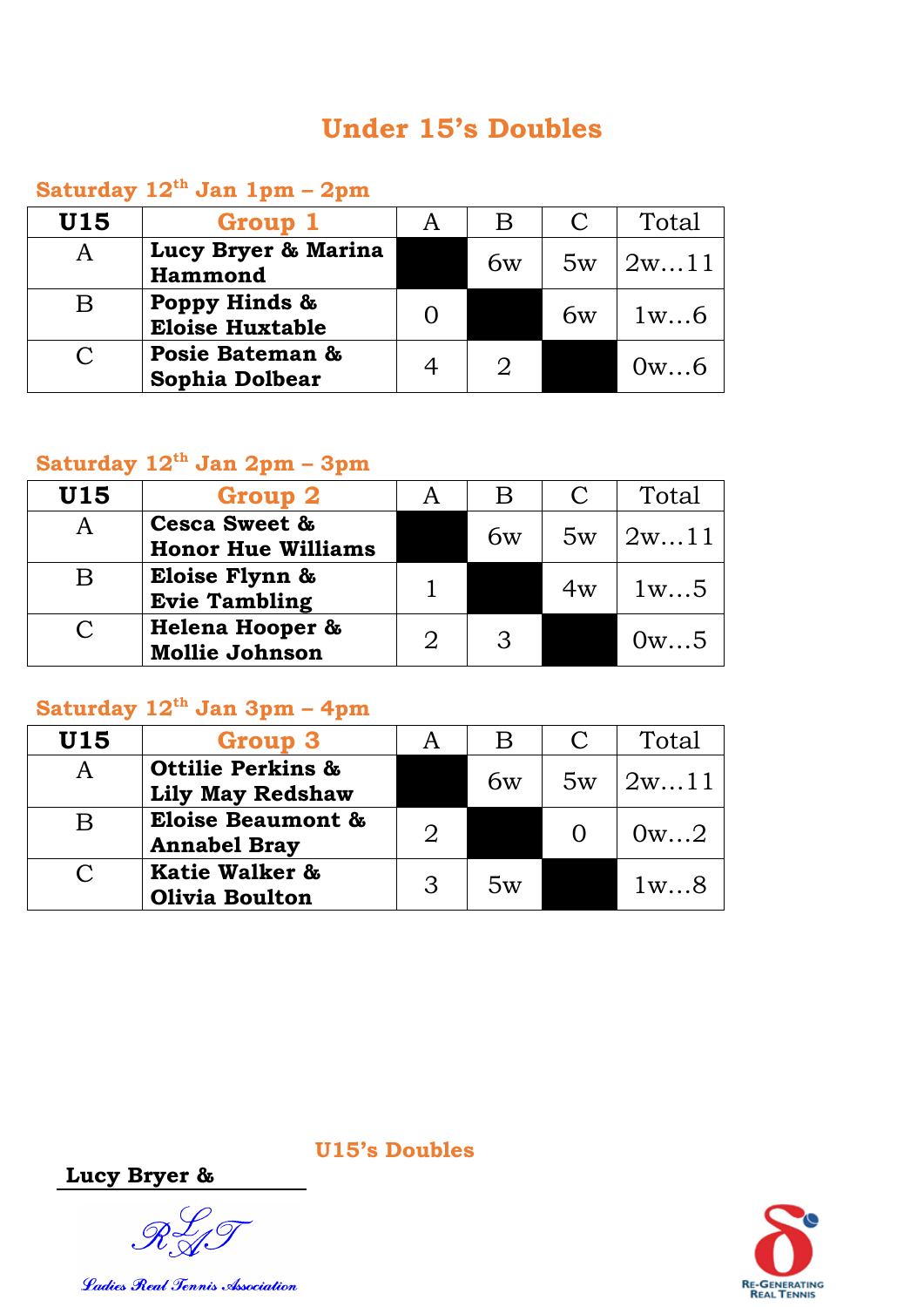

### **Order of play for Group matches**

| <u>Group</u> of 4 |                 |  |  |  |  |  |  |
|-------------------|-----------------|--|--|--|--|--|--|
|                   | • A v B         |  |  |  |  |  |  |
|                   | $\bullet$ B v C |  |  |  |  |  |  |
|                   | $\bullet$ C v D |  |  |  |  |  |  |
|                   | $\bullet$ D v A |  |  |  |  |  |  |
|                   | $\bullet$ A v C |  |  |  |  |  |  |
|                   | $\bullet$ B v D |  |  |  |  |  |  |

# **Group of 3**

**A v B** 

- **C v runner-up first match**
	- **C v winner first match**

**Under 19's Sunday 13th January**



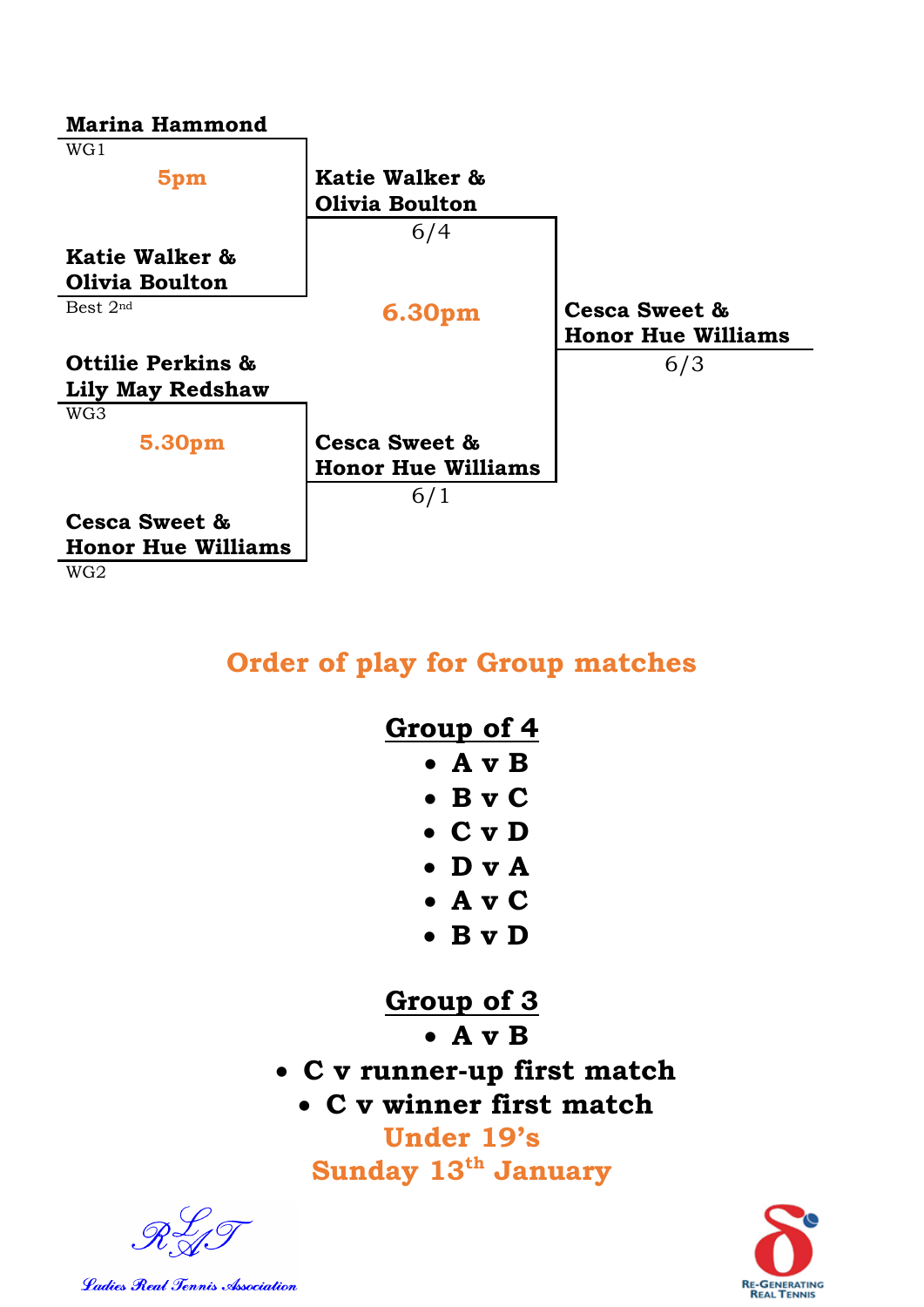## **Singles**

### **Sunday 13th 9am – 10.30am**

| U19 | Group 1                                     | Β  |    | Total |
|-----|---------------------------------------------|----|----|-------|
|     | <b>Cesca Sweet</b><br>Wellington College    | 8w | 8w | 2w16  |
| B   | <b>Maisie Ringer</b><br>Wellington College  |    | 5  | 0w5   |
|     | <b>Honor Cockroft</b><br>Wellington College | hw |    | 1w6   |

## **Sunday 13th 10.30am – 12pm**

| U19           | Group 2                                       | B  |    | Total |
|---------------|-----------------------------------------------|----|----|-------|
|               | <b>India Deakin</b><br>Cheltenham College     | 8w | 8w | 2w16  |
| B             | <b>Arabella Spraggs</b><br>Wellington College |    |    | 0w3   |
| $\mathcal{C}$ | <b>Daisy Bristowe</b><br>Wellington College   | 8w |    | 1w1   |

## **Sunday 13th 12pm – 2.30pm**

| U19 | <b>Group 3</b>                              | В  |    | Total |
|-----|---------------------------------------------|----|----|-------|
|     | <b>Olivia Boulton</b><br>Oaklands RC School | bw | 8w | 12w14 |
| B   | <b>Lauren Gooding</b><br>Wellington College |    | 7w | 1w12  |
|     | <b>Alice Milton</b><br>Canford School       |    |    | 0w6   |

**U19's Singles**

Cesca Sweet WG1

 $\mathscr{R}_{\mathscr{A}}^{\mathcal{L}}$ 

Ladies Real Tennis Association

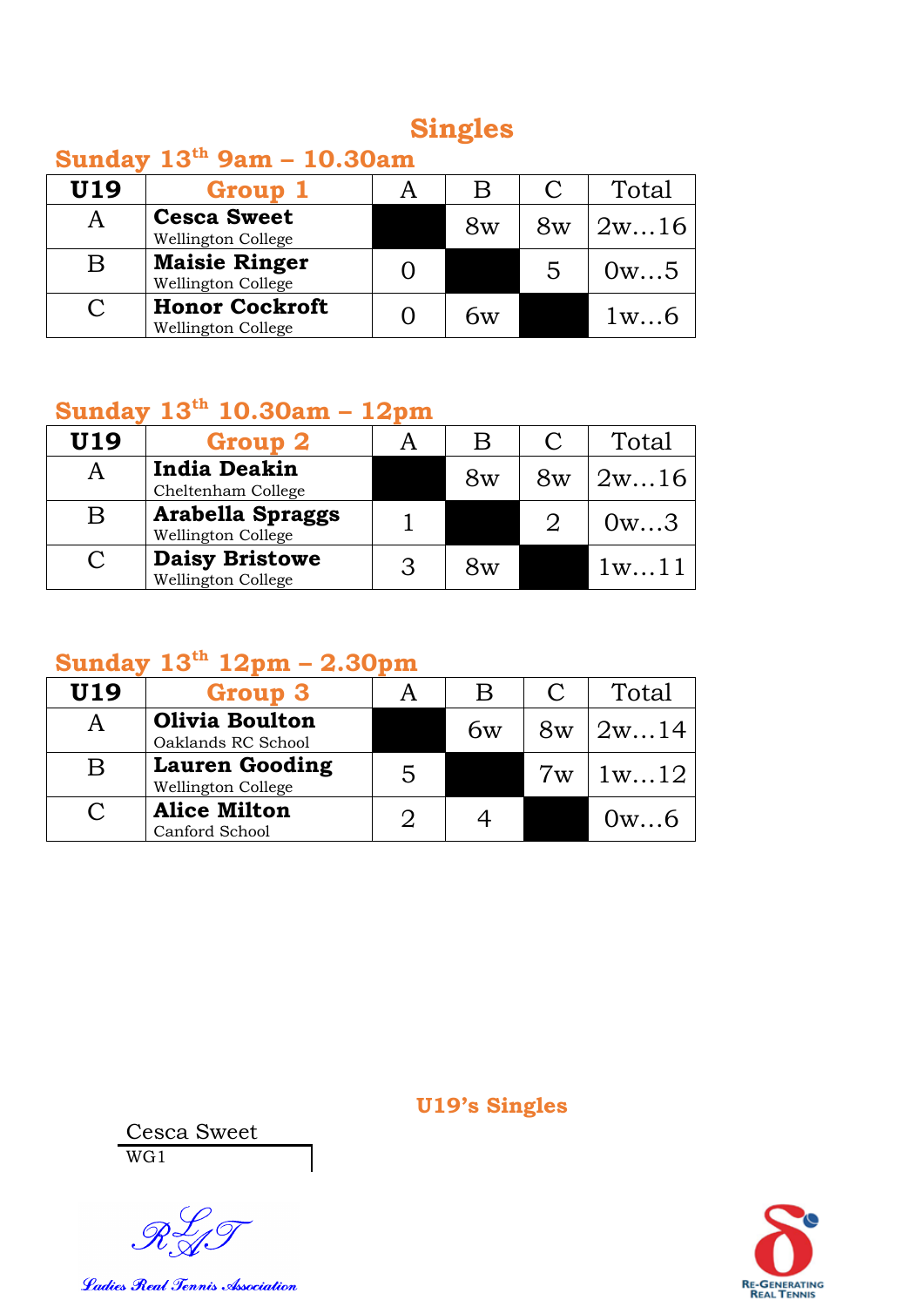

## **U19's Doubles**

### **Sunday 13th 2.30pm – 4pm**

| U19                   | Group 1                                           | В             |    | Total |
|-----------------------|---------------------------------------------------|---------------|----|-------|
| A                     | <b>Cesca Sweet &amp;</b><br><b>Honor Cockroft</b> | 8w            | 8w | 2w16  |
| B                     | <b>Maisie Ringer &amp;</b><br><b>Molly Jaques</b> |               | h  | 0w6   |
| $\mathcal{C}_{\cdot}$ | Daisy Bristowe &<br><b>Arabella Spraggs</b>       | $7\mathrm{w}$ |    | 1w8   |

#### **U19's Doubles**



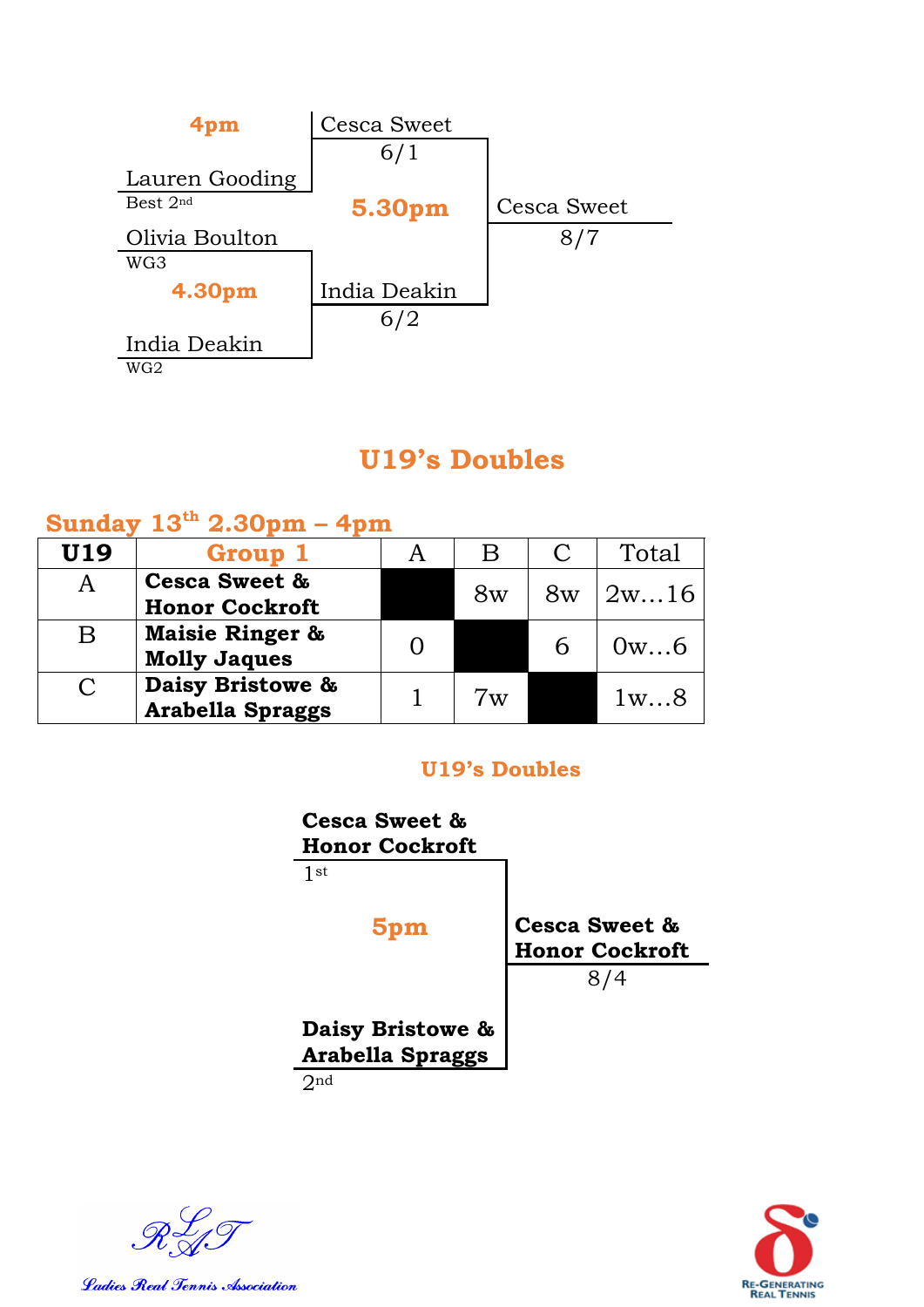### **National School Girl Singles**:

# Rules

### **Under 15's**

#### Singles

- All Matches to be played off LEVEL with 1 deuce Adv then 40 alls
- All Group matches are 20mins on the clock or first to 6 games.
- Winner of group 1 progress into group 2.
- Winners of groups 2 & 3 progress into groups 4 & 5.
- Winners of groups 4 & 5 progress into the semi finals.
- Winner of group is decided on :
	- o Winner most matches
	- o Winner most games
	- o Player with least games against
	- o Winner of match between tied pair
- Semi's & Final 1x6 game set

#### Doubles

- All Matches to be played off LEVEL with 1 deuce Adv then 40 alls
- All Group matches are 20mins on the clock or first to 6 games.
- Winners of each group plus best  $2^{nd}$  place progress to the semi finals.
- Winner of group is decided on :
	- o Winner most matches
	- o Winner most games
	- o Player with least games against
	- o Winner of match between tied pair
	- $\circ$  Best 2<sup>nd</sup> place is decided on best games won/games lost ratio
- Semi's & Final 1x6 game set

#### **Under 19's**



Ladies Real Tennis Association